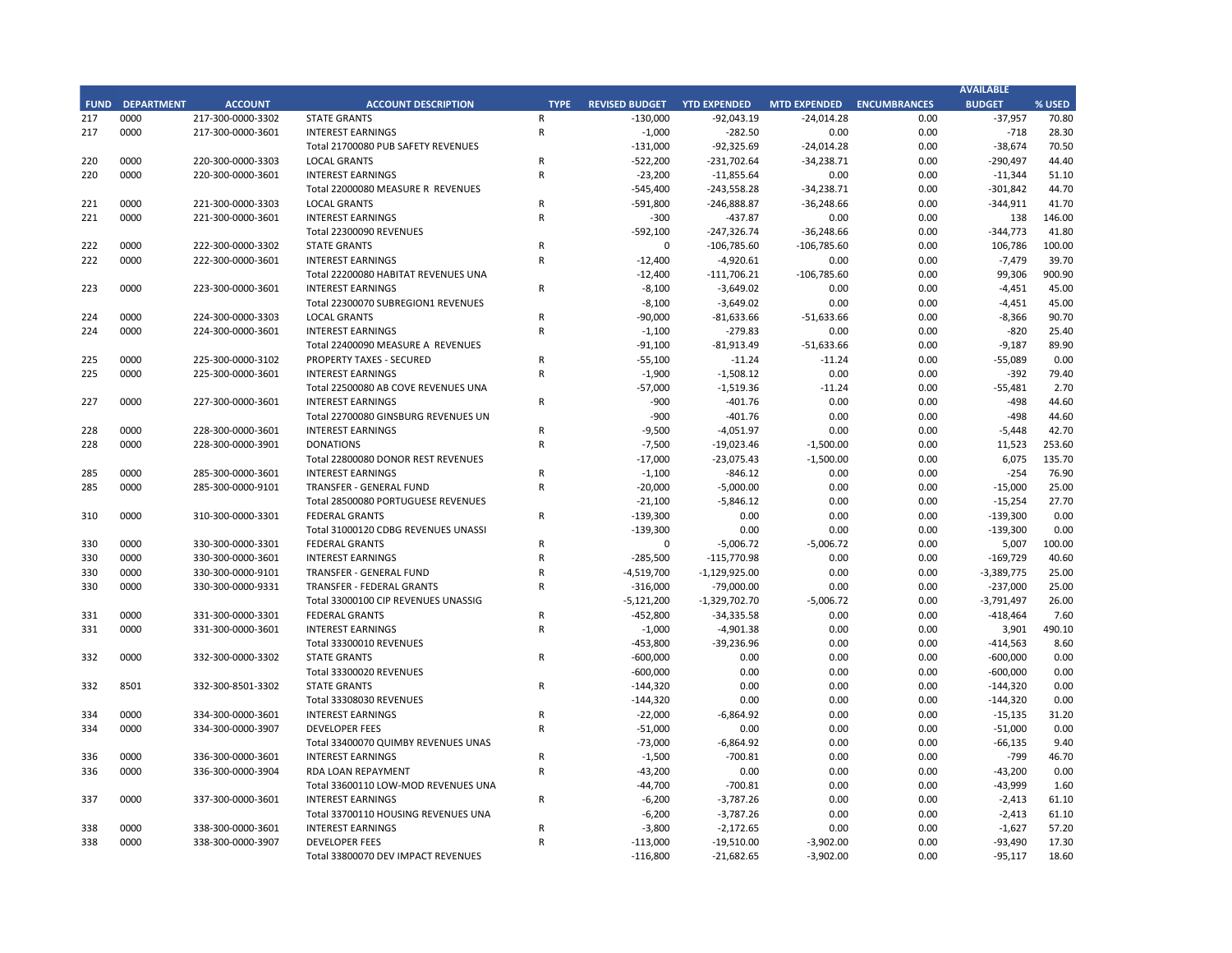## **CITY OF RANCHO PALOS VERDES STATEMENT OF REVENUES - ALL FUNDS November 30, 2018**

|             |                                          |                       | FY 2018-19         |         | FY 2017-18         |                       |           |
|-------------|------------------------------------------|-----------------------|--------------------|---------|--------------------|-----------------------|-----------|
| <b>FUND</b> | <b>FUND DESCRIPTION</b>                  | <b>REVISED BUDGET</b> | <b>YTD ACTUALS</b> | % REC'D | <b>YTD ACTUALS</b> | YEAR OVER YEAR CHANGE |           |
| 223         | <b>SUBREGION ONE MAINTENANCE</b>         | 8,100                 | 3,649              | 45.0%   | 12,266             | (8,617)               | $-70.3%$  |
| 224         | <b>MEASURE A MAINTENANCE</b>             | 91,100                | 81,913             | 89.9%   | 47,077             | 34,837                | 74.0%     |
| 225         | ABALONE COVE SEWER DISTRICT              | 57,000                | 1,519              | 2.7%    | 52,503             | (50, 983)             | $-97.1%$  |
| 227         | <b>GINSBERG CULTURAL ARTS BLDG.</b>      | 900                   | 402                | 44.6%   | 215                | 187                   | 87.2%     |
| 228         | DONOR RESTRICTED CONTRIBUTIONS           | 17,000                | 23,075             | 135.7%  | 5,203              | 17,873                | 343.5%    |
|             | <b>TOTAL SPECIAL REVENUE FUNDS</b>       | 5,703,800             | 2,188,606          | 38.4%   | 1,659,661          | 528,945               | 31.9%     |
|             |                                          |                       |                    |         |                    |                       |           |
| 300         | <b>CAPITAL PROJECTS FUNDS</b>            |                       |                    |         |                    |                       |           |
| 310         | COMMUNITY DEVELOPMENT BLOCK GRANT (CDBG) | 139,300               | 0                  | 0.0%    | 34,150             | (34, 150)             | $-100.0%$ |
| 330         | <b>INFRASTRUCTURE IMPROVEMENTS</b>       | 5,121,200             | 1,329,703          | 26.0%   | 1,203,454          | 126,248               | 10.5%     |
| 331         | <b>FEDERAL GRANTS</b>                    | 453,800               | 39,237             | 8.6%    | 187,788            | (148, 551)            | $-79.1%$  |
| 332         | <b>STATE GRANTS</b>                      | 744,320               | $\mathbf 0$        | 0.0%    | $\pmb{0}$          | $\mathbf{0}$          | 0.0%      |
| 334         | <b>QUIMBY PARK DEVELOPMENT</b>           | 73,000                | 6,865              | 9.4%    | 5,832              | 1,033                 | 17.7%     |
| 336         | LOW-MODERATE INCOME HOUSING              | 44,700                | 701                | 1.6%    | 34,669             | (33,968)              | $-98.0%$  |
| 337         | <b>AFFORDABLE HOUSING PROJECTS</b>       | 6,200                 | 3,787              | 61.1%   | 1,476              | 2,312                 | 156.7%    |
| 338         | DEVELOP IMPACT MITIGATION (EET)          | 116,800               | 21,683             | 18.6%   | 69,449             | (47, 766)             | $-68.8%$  |
| 340         | <b>BICYCLE &amp; PEDESTRIAN ACCESS</b>   | 34,500                | 425                | 1.2%    | 0                  | 425                   | 0.0%      |
|             | <b>TOTAL CAPITAL PROJECTS FUNDS</b>      | 6,733,820             | 1,402,401          | 20.8%   | 1,536,818          | (134, 417)            | $-8.7%$   |
|             |                                          |                       |                    |         |                    |                       |           |
| 500         | <b>ENTERPRISE FUNDS</b>                  |                       |                    |         |                    |                       |           |
| 501         | <b>WATER QUALITY FLOOD PROTECTION</b>    | 0                     | 1,699              | 0.0%    | 14,166             | (12, 467)             | $-88.0%$  |
|             | <b>TOTAL ENTERPRISE FUNDS</b>            | $\mathbf{0}$          | 1,699              | 0.0%    | 14,166             | (12, 467)             | $-88.0%$  |
|             |                                          |                       |                    |         |                    |                       |           |
| 600         | <b>INTERNAL SERVICE FUND</b>             |                       |                    |         |                    |                       |           |
| 681         | EQUIPMENT REPLACEMENT                    | 327,200               | 86,938             | 26.6%   | 81,356             | 5,581                 | 6.9%      |
| 685         | <b>EMPLOYEE BENEFITS</b>                 | $\mathbf 0$           | $\Omega$           | 0.0%    | $\pmb{0}$          | $\Omega$              | 0.0%      |
|             | <b>TOTAL INTERNAL SERVICE FUNDS</b>      | 327,200               | 86,938             | 26.6%   | 81,356             | 5,581                 | 6.9%      |